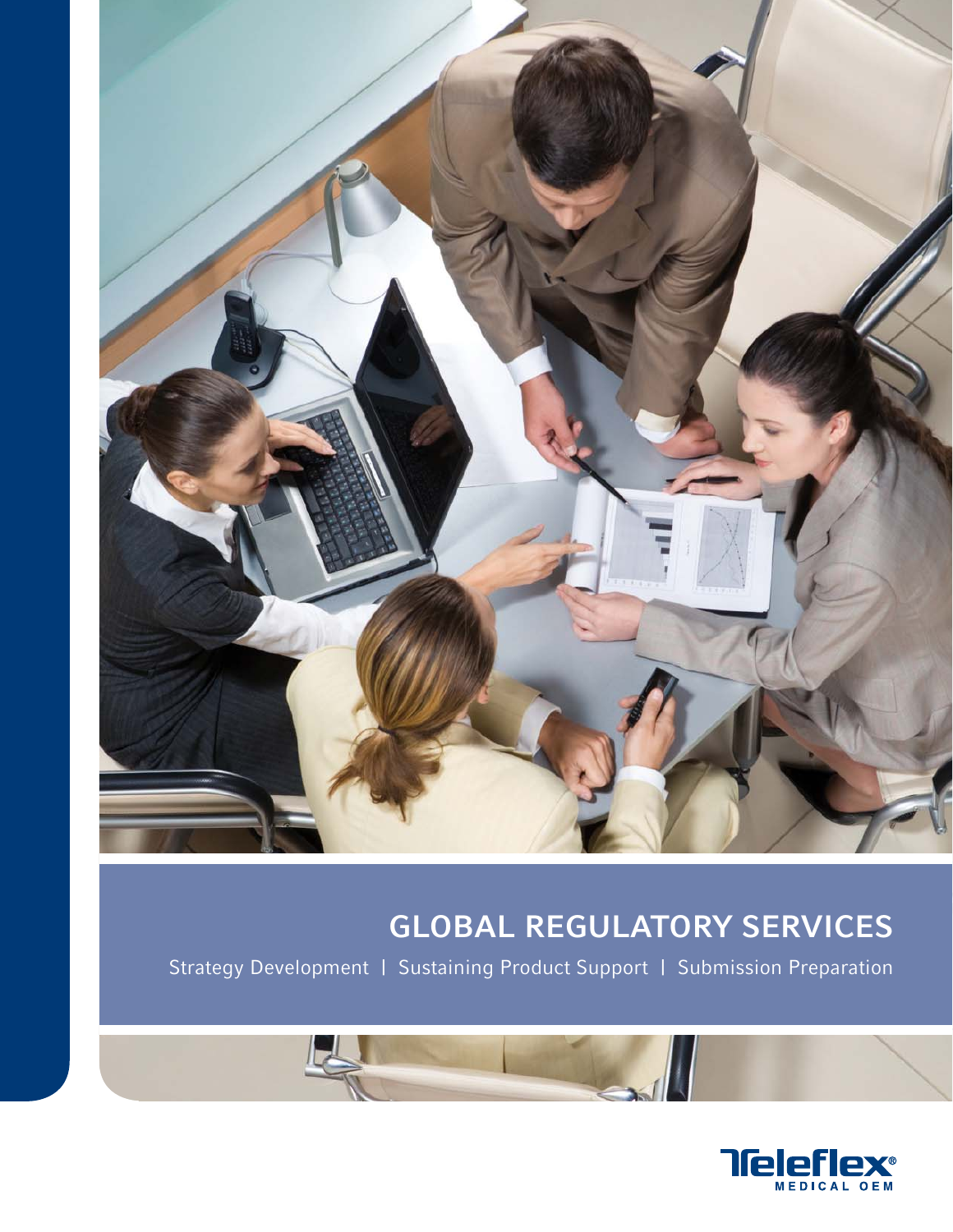

# TELEFLEX MEDICAL OEM CAN HELP YOU ACHIEVE SUCCESS IN TODAY'S CHALLENGING REGULATORY ENVIRONMENT

# REGULATORY SERVICES TAILORED TO YOUR NEEDS

- Get the Teleflex Medical OEM advantage: our proven experience in the licensing and registration of medical products.
- Depending on the product, target market, and requirements profile, we can help bring your product to market.
- Our regulatory services are conducted according to international standards.

# EXPERT TEAM OF REGULATORY SPECIALISTS

- Regulatory experts on staff monitor the constantly changing national and international regulatory environments.
- We can provide expertise in the overall planning and execution of regulatory compliance through all phases of the product life cycle.
- Teleflex Medical OEM has an extensive record of successful approvals with major regulatory agencies across the world.

# COMPREHENSIVE REGULATORY STRATEGY DEVELOPMENT

- The development of a regulatory strategy will include the assessment of regulatory approval options, approaches, and risks based on specific assumptions regarding the product and regulatory environment. In addition, the strategy will provide detailed information about regulatory requirements, schedules, and fees.
- Our regulatory team will keep a watchful eye on maintaining full compliance with national and international regulations and standards.
- We can provide sustaining support and regulatory assessment for impact of a product change.

# SUBMISSION SUPPORT AND APPROVALS

- We offer full-service regulatory support from submission to clearance and routine sustaining product support, which includes medical device registration, and certifications and/or approvals.
- Your choice: Teleflex Medical OEM can prepare sections or the complete application for traditional devices and systems.
- Our regulatory team can maintain regulatory coverage, as required, for product life cycle management.
- Teleflex Medical OEM's portfolio of services includes:
	- 510(k) submission for FDA clearance
	- STED Summary Technical Document Preparation
	- EU Technical File for CE Marking Approval
	- Canada Medical Device License Approval and Registration
	- International Device Approvals, Licensing and Registration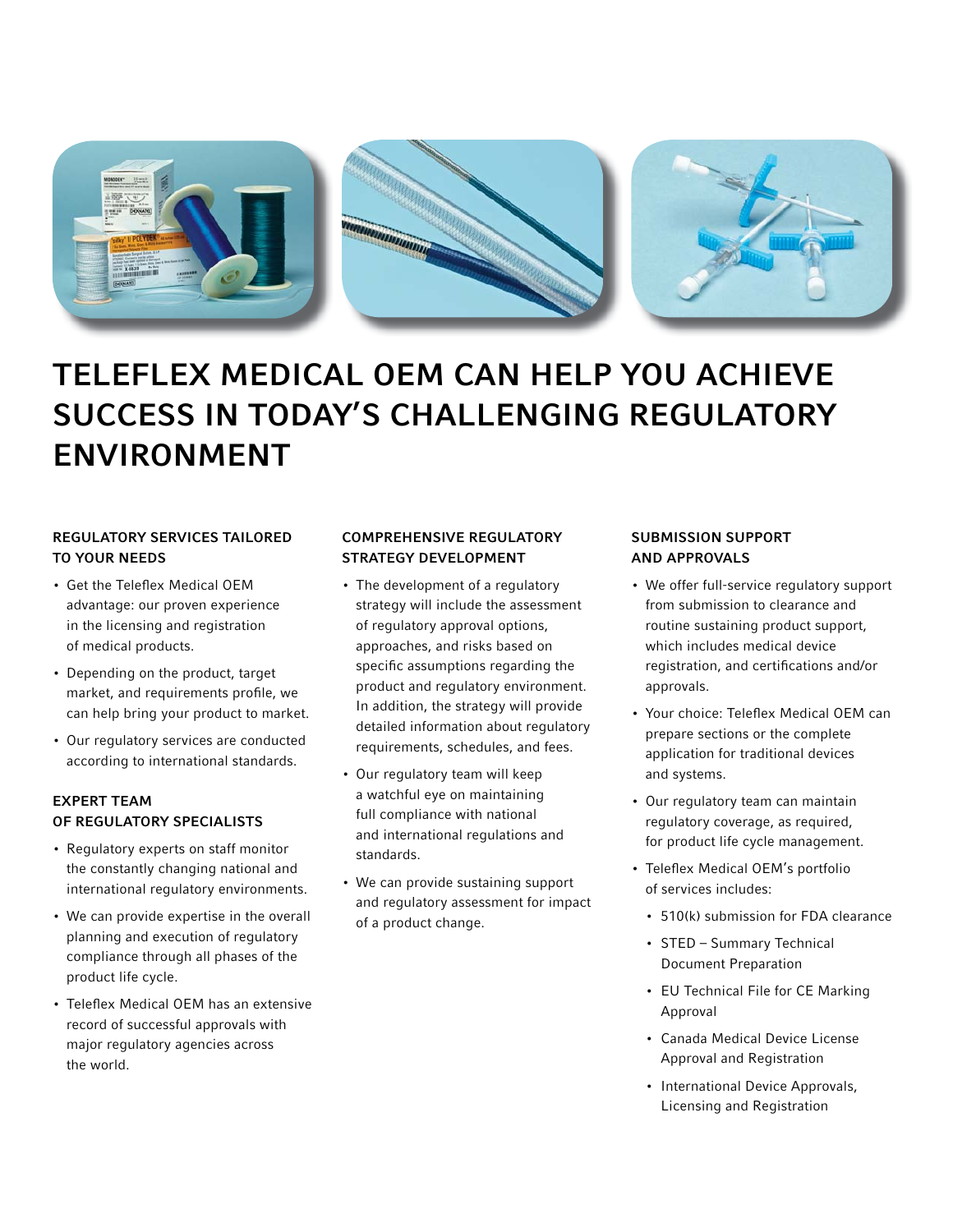

## DATA PREPARATION AND PRESENTATION

- As your regulatory partner, we will prepare and submit a review package that is well researched, focused and will present your product as clearly and effectively as possible to the regulatory agency.
- Teleflex Medical OEM can provide documentation to support:
	- Product master files
	- Declarations of Conformance to Standards
	- Safety sheets or certificates of analysis
	- Technical and regulatory information

# DOCUMENTATION FOR LABELING AND PROMOTION CLAIMS

• Our regulatory team also provides labeling review and support for claims in collateral and literature.

# WE ARE READY TO TAKE YOUR PROJECT FROM CONCEPT TO COMPLETION

Teleflex Medical OEM is a single source provider of the design, development, and production services you need to take your project from concept to completion. We offer you a unique, customer-focused combination of expertise, decades of experience, advanced facilities, in-house capabilities, and dedication to service. That is why Teleflex Medical OEM can take on challenges few other suppliers can. And why we should be your "go to" partner for your next project.

## CONCEPT DEVELOPMENT AND DESIGN

Teleflex Medical OEM has designed and engineered hundreds of medical products ranging from surgical instruments to complex catheters. As a result, we have some of the industry's most experienced medical product design and manufacturing engineers on staff. We will brainstorm multiple concepts, and then narrow them down. Our engineering team can even suggest novel approaches based on years of manufacturing medical products.

### ENGINEERING SUPPORT

Our engineering staff knows the manufacturing of medical products inside and out. They will team with you to refine the design and material choice for costeffective manufacturability and resolve any production issues that could arise.

# PROTOTYPING

Efficient product realization depends on prototypes of outstanding quality. That is why Teleflex Medical OEM has well-equipped prototype development facilities. This capability allows us to effectively support your project, and trims time from the project's development schedule.

### MANUFACTURING, ASSEMBLY, AND PACKAGING

Are you ready to ramp up for production? We can do that too. Using advanced technology and processes, our highly-skilled and knowledgeable personnel will implement production of your project at one of our state-of-the-art facilities. Teleflex Medical OEM has the essential product development and production capabilities that translate into quality products and efficient turnaround.

### REGULATORY SERVICES

Let us help with the details. Since your project will be backed up by a multidisciplinary team of design engineers, production technicians, and regulatory specialists, we can offer assistance with your regulatory submissions and provide the necessary documentation.